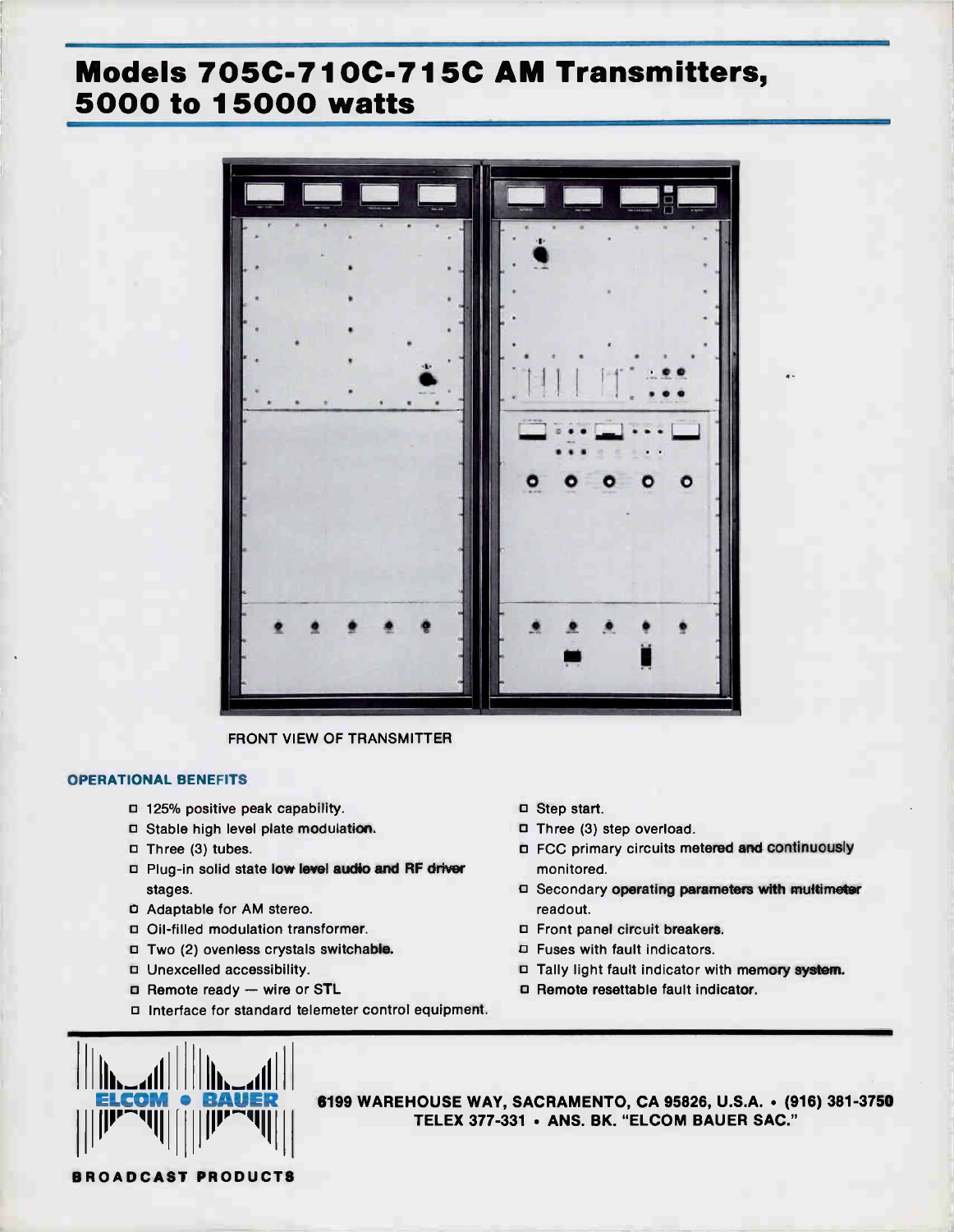# Models 705C-710C-715C AM Transmitters, 5000 to 15000 watts

#### **GENERAL**

Elcom • Bauer Models 705C-710C-715C make up a family of medium-power AM transmitters over a nominal output power range of 5000 watts to 15000 watts. 705C is offered with a standard power cutback to either 1000 watts or 500 watts; a 2500 watt power cutback is available at a slight additional charge. 710C and 715C have a standard power cutback to  $%$  power for tuning and testing.

705C, 710C and 715C are contained in dual-width cabinets; the 7150 also includes a high-voltage vault.

#### OSCILLATOR, RF DRIVER and AUDIO DRIVER

The master RF oscillator uses an ovenless crystal that operates at four times carrier frequency for maximum stability. A solid state amplifier is used to drive a highly efficient two-transistor RF stage, operating Class D, which then feeds the final amplifier. The audio driver section consists of a solid state, push-pull Class B audio amplifier. Audio drive, RF drive and all tube plate voltages are reduced for low power operation. All of the low level solid state circuitry are located on individual plug-in printed circuit boards conveniently accessible from the front panel.

CARD CAGE PLUG-IN LOW LEVEL RF AND AUDIO DRIVER

### METERING, CONTROL and PROTECTION CIRCUITS

Metering for all important operating parameters, including filament operating hours, plate voltages and currents, line voltages and RF output, is included. Optional remote metering can be provided if desired, as remote metering sampling is standard.

All control circuitry is easily accessible through a front swingout panel. The appropriate control functions for ATS or remote control are available via barrier strips. A four-function remote control interface is factory-installed. A solid state control system, utilizing diode-logic and relays, incorporates full overload protection. A tally light fault locator memory system with three-step overload recycling is standard, providing quick restart on momentary outages with full transmitter protection. The tally light system allows remote fault resetting while indicating where the fault occurred.



METERING AND CONTROL WITH TALLY LIGHT FAULT LOCATOR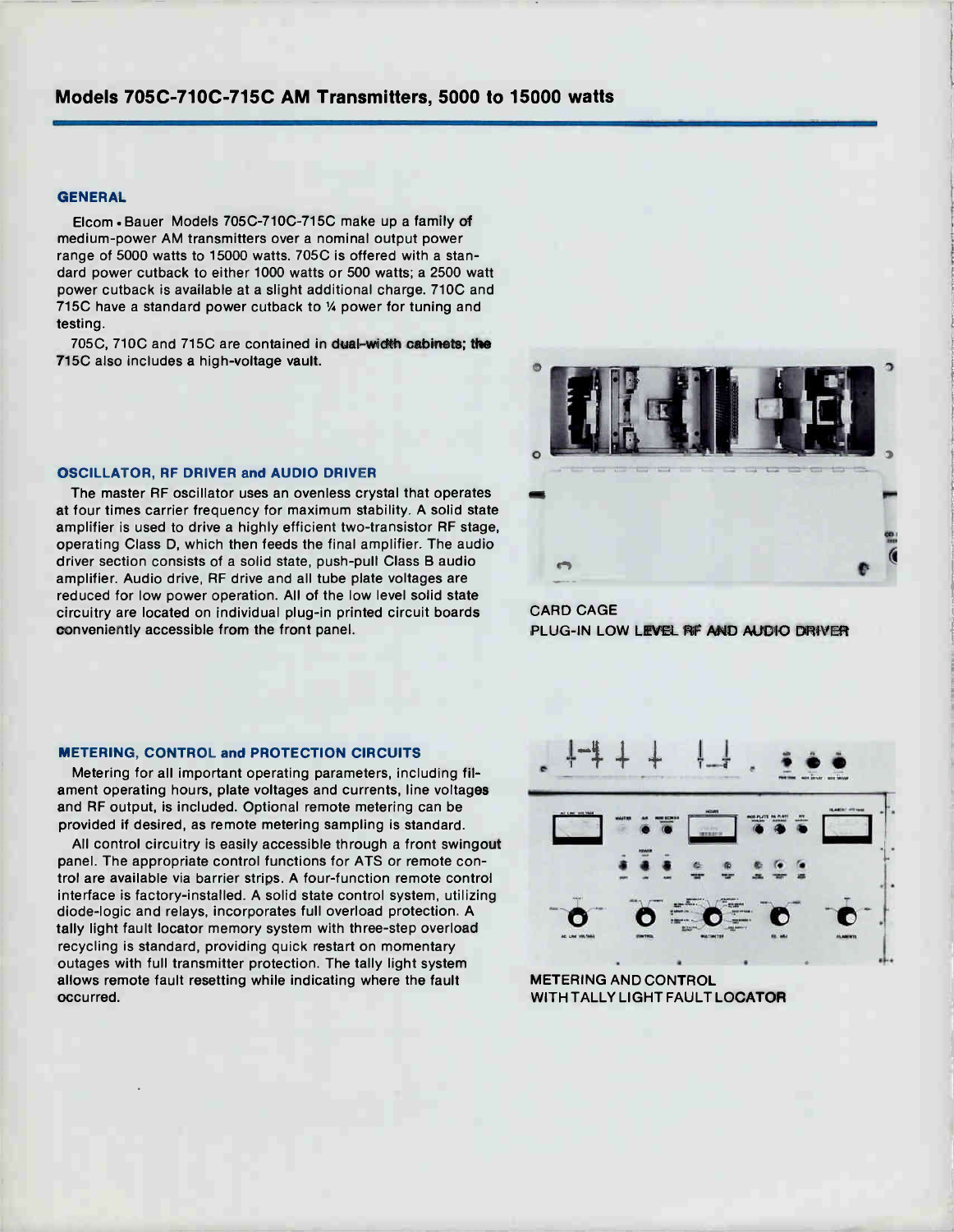#### POWER AMPLIFIER and MODULATOR

The 705C RF power amplifier consists of a single 4CX5000A tetrode tube, while the 710C and 715C use a single 4CX15000A tetrode tube. The RF power amplifiers on all models are operated Class C, and are plate modulated.

The audio modulator for the 705C, 710C and 715C transmitters consists of two type 4CX5000A tetrode tubes, operated push-pull in Class AB-1. A large oil-filled modulation transformer is standard, as is vacuum capacitor final output plate tuning. All models are easily capable of 125% positive modulation and can be used with the latest audio processing systems.

This amplifier modulator system is inherently stable and tolerant of antenna system impedance variations.

### POWER SUPPLY and CABINETS

Step-start high-voltage switching, which allows the transmitter to cycle through low power output before high power output is energized, is standard except on 408-volt primary systems. (Contact the factory for details on 408-volt operation.)

Solid state rectification is used exclusively in all transmitter power supplies. All power supply components are conservatively rated and easily accessible through the rear door of the power supply cabinet, which is interlocked. Full-length, noninterlocked front doors and side panels, which may be removed if necessary, are provided on the cabinets along with interlocked rear doors that remove primary voltage and bleed down high voltage instantly. Grounded shorting sticks are also provided as an additional precaution.



FINAL CAVITY



705C REAR VIEW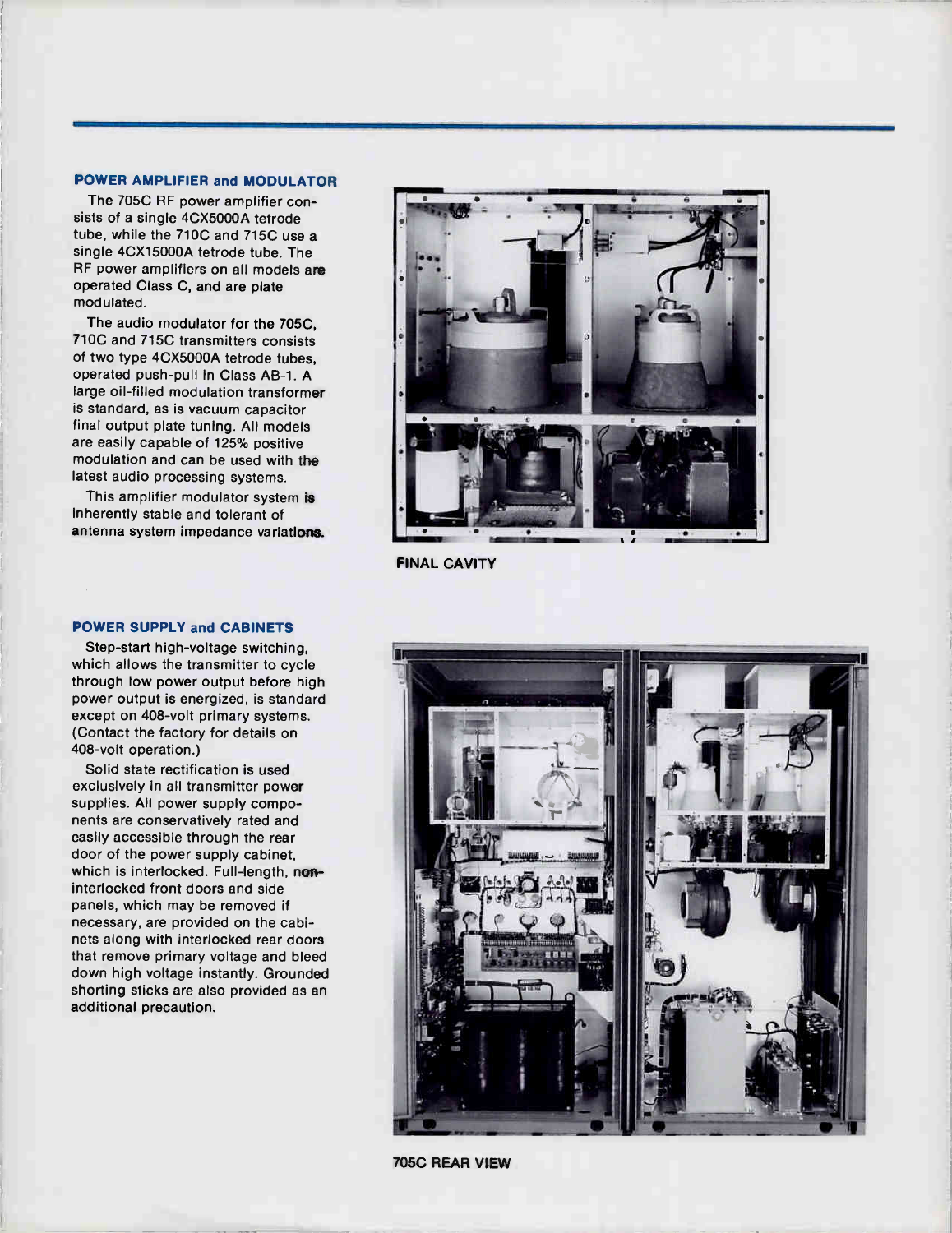# SPECIFICATIONS for 705C-710C-715C AM Transmitters

| <b>Electrical</b>                   | <b>705C</b>                                     | <b>710C</b>        | <b>715C</b>                                                                               |
|-------------------------------------|-------------------------------------------------|--------------------|-------------------------------------------------------------------------------------------|
| Power Output:                       |                                                 |                    |                                                                                           |
| Nominal:                            | 5000W                                           | 10000W             | 15000W                                                                                    |
| Maximum:                            | 6000W                                           | 12000W             | 15000W                                                                                    |
| Power Supply:"                      | 208-240 VAC 50/60 Hz, 3 pheste                  |                    |                                                                                           |
| <b>Power Consumption:</b>           |                                                 |                    |                                                                                           |
| Zero Modulation:                    | 10600W                                          | 19000W             | 28000W                                                                                    |
| <b>Average Modulation:</b>          | 12000W                                          | 22000W             | 33000W<br>40000W                                                                          |
| 100% Modulation:                    | 15500W                                          | 27000W             |                                                                                           |
| <b>Power Factor:</b>                | 0.9                                             | 0.9                | 0.9                                                                                       |
| Output Impedance:                   | 50 Ohms, nominal, all models                    |                    |                                                                                           |
| Audio Input Impedance:              | 600 Ohms, balanced, all models                  |                    |                                                                                           |
| Audio Input Level:                  | $+10$ dBm $\pm 2$ dB for 100% modulation        |                    |                                                                                           |
|                                     | all models                                      |                    |                                                                                           |
| <b>Audio Frequency Distortion:</b>  | 2% or less<br>(50 Hz to 10 KHz, 95% modulation) | 2% or less         | 2% or less                                                                                |
| <b>Audio Frequency Response:</b>    | ±1 dB, 50Hz to 10KHz, all models                |                    |                                                                                           |
| <b>Frequency Stability:</b>         | $±5$ Hz, all models                             |                    |                                                                                           |
| <b>Frequency Range:**</b>           | 540 to 1600 KHz, all models                     |                    |                                                                                           |
| Noise, referred to 100%             |                                                 |                    |                                                                                           |
| modulation:                         | Better than -80 dB, all roodels                 |                    |                                                                                           |
| <b>Carrier Shift:</b>               |                                                 |                    |                                                                                           |
| 0-100% modulation:                  | Leas then 2%, all models                        |                    |                                                                                           |
| *Other line voltages on request.    |                                                 |                    |                                                                                           |
| **2MHz-10 MHz available on request. |                                                 |                    |                                                                                           |
| <b>Mechanical</b>                   | 705C                                            | <b>710C</b>        | <b>715C</b>                                                                               |
| Output Connector:                   | <b>LC</b> Female                                | <b>1%" EIA</b>     | 1%" EIA                                                                                   |
| Weight:                             | 1900 lbs. (862 kg)                              | 2150 lbs. (975 kg) | 2300 lbs. (1046 kg)                                                                       |
| Size:                               | 75"H x 70"W x 30"D                              |                    |                                                                                           |
|                                     | (191 cm H x 178 cm W x 76 cm D)                 |                    |                                                                                           |
| <b>High Voltage Vault Stae:</b>     | none                                            | mone               | 39" H x 25" W x 23" D                                                                     |
|                                     |                                                 |                    | $(99 \text{ cm} \text{ H} \times 66 \text{ cm} \text{ W} \times 58 \text{ cm} \text{ D})$ |
| <b>Maximum Altitude:</b> *          | 7500', (2286 meters), all models                |                    |                                                                                           |
| <b>Ambient Temperature Range:</b>   | -4° F to 113° F (-20° C to +45° C).             |                    |                                                                                           |

\*Higher available on special order.



all models

# BLOCK DIAGRAM 700 SERIES

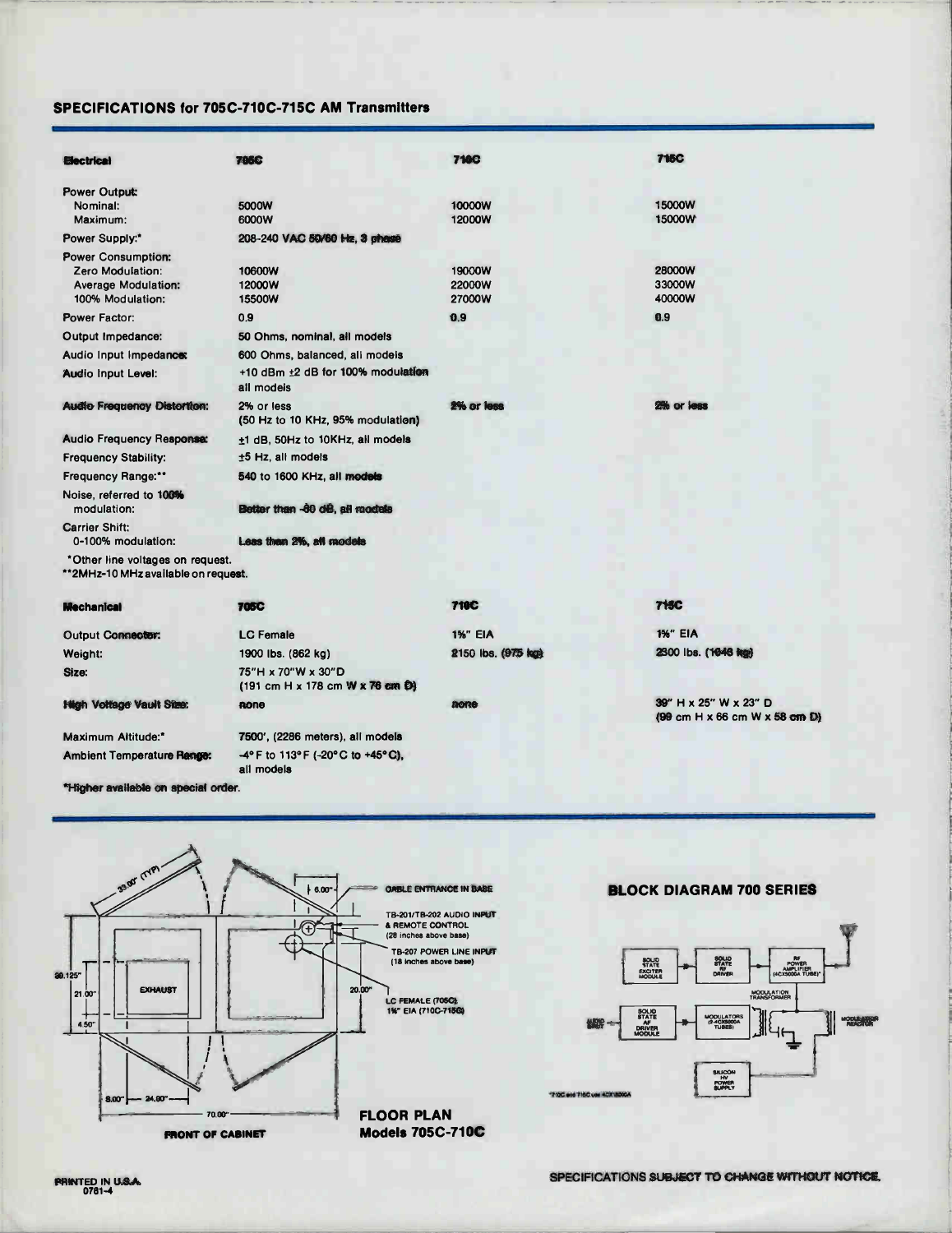# Models 603-605 FM Transmitters, 2500-5500 watts



FRONT VIEW



BACK VIEW

### OPERATIONAL BENEFITS

- □ Solid State direct FM phase lock loop exciter.
- D AFC status indication.
- DI Grounded grid power amplifier.
- No neutralization required.
- VSWR protections.
- 13 Automatic power output control.
- □ Remote ready wire or STL.
- D Interface for telemeter control equipment.
- ATS interface.
- $\Box$  Three (3) phase optional single phase.
- Front panel circuit breaker.
- Fuses with fault indicator.
- $\Box$  Two (2) tube types.
- D FCC primary circuits metered and continually monitored.
- D Secondary operational parameters with multimeter readout.
- D Solid State timing diode logic and relays.
- $\square$  Tally light fault indicator with memory system.
- Tuning controls with counter indicators.
- D Unexcelled accessibility.



6199 WAREHOUSE WAY, SACRAMENTO, CA 95826, U.S.A. • (916) 381-3750 TELEX 377-331 · ANS. BK. "ELCOM BAUER SAC."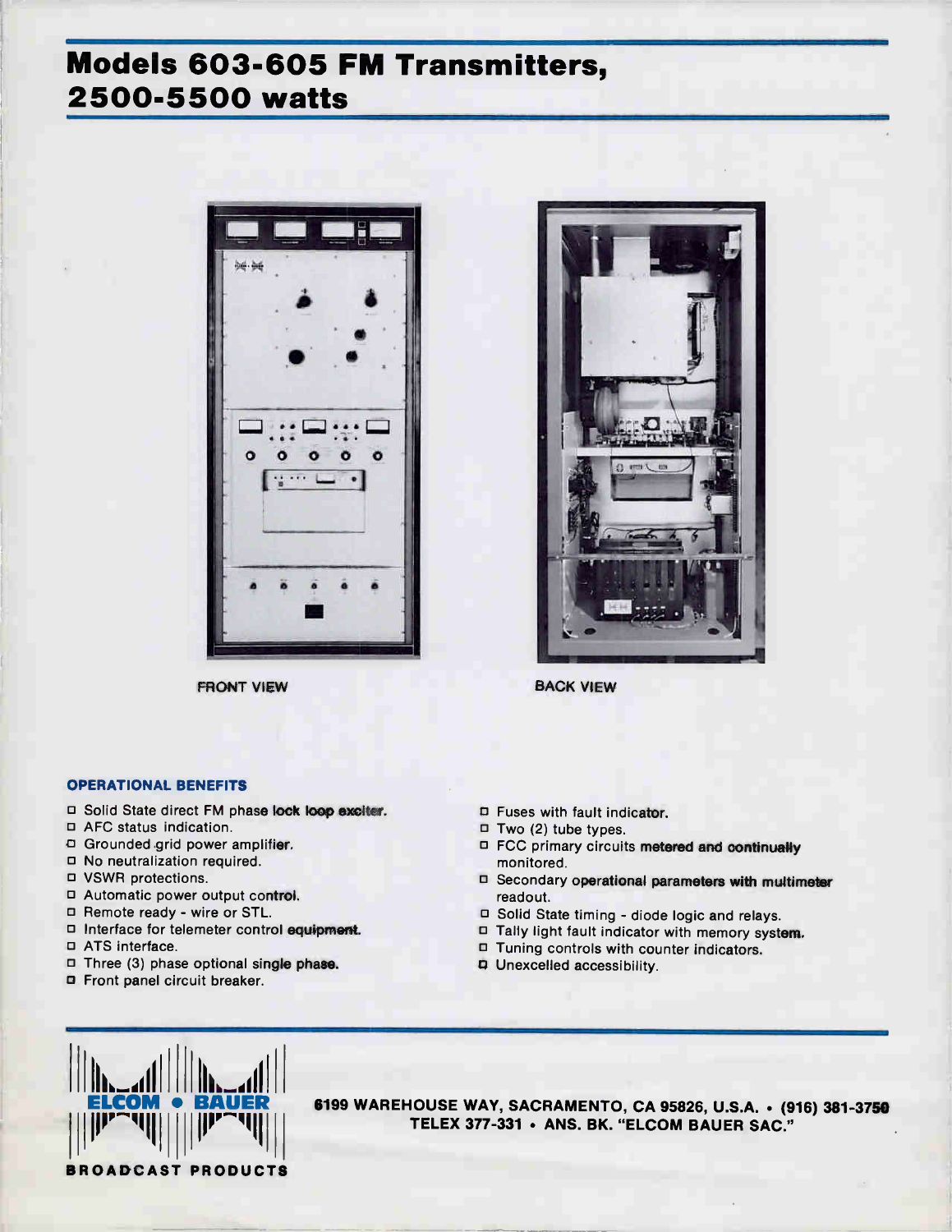# Models 603-605 FM Transmitters

# **GENERAL**

The Elcom . Bauer Models 603-605 FM Transmitters cover a nominal output power range of 2500 watts to 5000 watts. The transmitters use the Elcom • Bauer Model 690PLL phase-locked loop exciter, and feature a single driver tube and a single final amplifier tube in a. grounded grid configuration. This results in high reliability, efficiency, and low maintenance cost.

The transmitter is completely self-contained with external RF harmonic filter and associated directional coupler. It requires connection only to a primary power source, audio input and monitoring equipment for operation. The transmitter includes terminations for interfacing to most standard wire or STL remote control systems.

Excellent specifications are insured by the 690 solid state FM PLL exciter. Its output feeds type 4CX250B tubes in the intermediate power amplifier (IPA) stage. The IPA drives a ceramic zero bias triode tube, 3CX3000A7, operated in a grounded grid configuration power amplifier (PA) stage that requires no neutralization. Rugged variable inductors of solid brass, silverplated, are used for final power amplifier tuning. High voltage for the IPA and PA stage is provided by a solid state three phase power supply.



603-605 POWER AMPLIFIER

#### 690PLL EXCITER

The 690PLL Exciter is the heart of all transmitter models. Its advanced phase-locked loop design provides great frequency stability while delivering an exceptionally clean signal for further amplification. A single crystal frequency is used to synthesize any carrier frequency in the FM band; the frequency can be programmed in 100 KHz steps.



690PLL EXCITER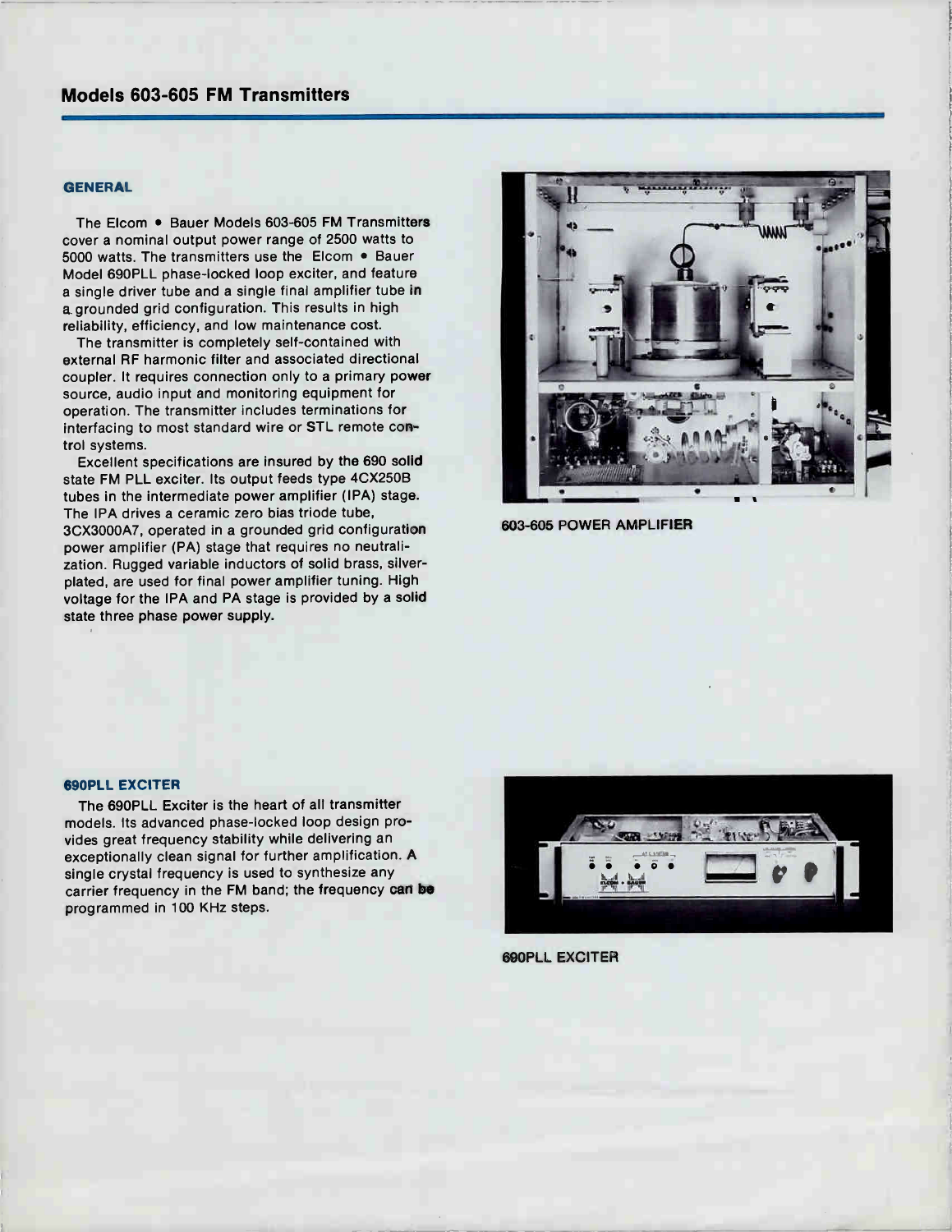#### METERING, CONTROL and PROTECTION CIRCUITS

All important operating parameters are metered, including operating elapsed time and AC line voltage. A multimeter is provided to check seven operating voltages and currents. The 690PLL Exciter has its own multimeter as well as operating and AFC status indicators.

The final plate current, final input current, driver plate current, and VSWR are overload protected and monitored by a tally light system with memory. Automatic recycling restarts the transmitter should a momentary fault occur. The tally light memory keeps the appropriate fault indicator lamp lit until it is reset locally or by remote control.

Interfacing to remote control or ATS systems is simple with all of the standard functions accessible via terminal strips. A four-function remote control interface is available to simplify remote control installation. All control circuits are accessible via a swing-out panel.



METERING CONTROL AND PROTECTIVE SYSTEM

# POWER SUPPLY and CABINET

Solid state rectification is used exclusively in all Elcom-Bauer transmitter power supplies. All power supply components are conservatively rated and all parts are easily accessible through the rear of the cabinet. A full-length non-interlocked front door, which may be removed if necessary, is provided along with side panels and an interlocked rear door. High voltage ground switch and a grounded shorting stick are provided to insure personal protection.



HINGED DOOR PROVIDES EASY ACCESS TO CONTROL CIRCUITRY AND EXCITER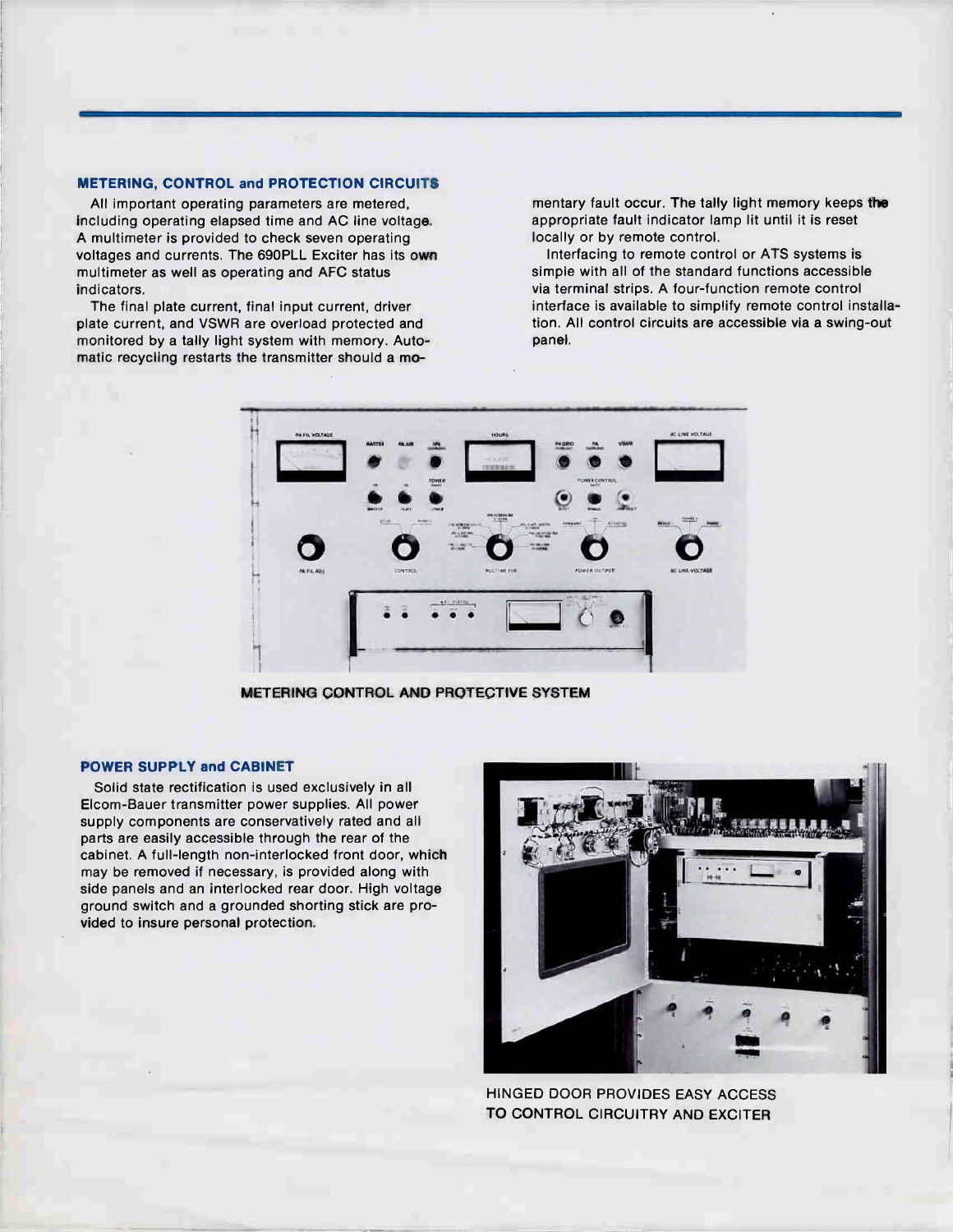# SPECIFICATIONS for Models 603-605 FM Transmitters

æ,

| <b>Electrical</b>                                                 | 683                                                                  | <b>605B</b>                         | Mechanical                                                | 683                                                                                  | 605B                   |  |
|-------------------------------------------------------------------|----------------------------------------------------------------------|-------------------------------------|-----------------------------------------------------------|--------------------------------------------------------------------------------------|------------------------|--|
| <b>Power Output:</b><br>Nominal:<br>Range:                        | 3000W<br>3000W<br>2500W to<br>3500W                                  | 5000W<br>3500W to<br>5000W          | Output Connector:<br>Weight:                              | 1500 lbs.<br>(681 kg.)                                                               | 1700 lbs.<br>(771 kg.) |  |
| <b>Power Supply:</b>                                              | 200-245 VAC.<br>50/60 Hz, three phase                                |                                     | <b>SI78:</b>                                              | 75 in. H X 35 in. W X 30 in. D, both models<br>$(191)$ cm H X 89 cm W X 76 cm D)     |                        |  |
| Power Consumption at<br>Nominal Output:<br>Power Factor:          | <b>5700W</b>                                                         | <b>8900W</b>                        | Maximum Altitude*<br><b>Ambient Temperature</b><br>Range: | 7500 feet (2286 meters), both models<br>-4°F to 118°F (-40°C to + 40°C), both models |                        |  |
| Output Impedance:                                                 | 0.9<br>0.9<br>50 ohms, nominal                                       |                                     |                                                           |                                                                                      |                        |  |
| Audio input Impedance:<br>Monophonic:<br>Composite                | 600 ohms balanced, both models                                       | 10K ohms unbalanced, both models    |                                                           |                                                                                      |                        |  |
| <b>Audio Input Level:</b><br>Monophonic<br>Composite:             | +10 dBm both, models                                                 | 3.5 volts peak to peak, both models |                                                           |                                                                                      |                        |  |
| <b>Audio Frequency Distantion:</b><br>Monophonic<br>Composite:    | Less than 0.25% THD, both models<br>Less than o.25% THD, both models |                                     |                                                           |                                                                                      |                        |  |
| <b>Frequency Stability:</b>                                       | ±300 Hz or better, both models                                       |                                     |                                                           |                                                                                      |                        |  |
| Frequency Range:                                                  | 88 to 108 MHz, both models                                           |                                     |                                                           |                                                                                      |                        |  |
| <b>Modulation Capability:</b>                                     | ±150 KHz, both models                                                |                                     |                                                           |                                                                                      |                        |  |
| FM Noise, referred to 100%<br>modulation, 400 Hz:                 | Better than -65 dB, both models                                      |                                     |                                                           |                                                                                      |                        |  |
| AM Noise, referred to<br>equivalent 100%<br><b>AM</b> modulation: | Better than -89 dB, both models                                      |                                     |                                                           |                                                                                      |                        |  |

FLOOR PLAN

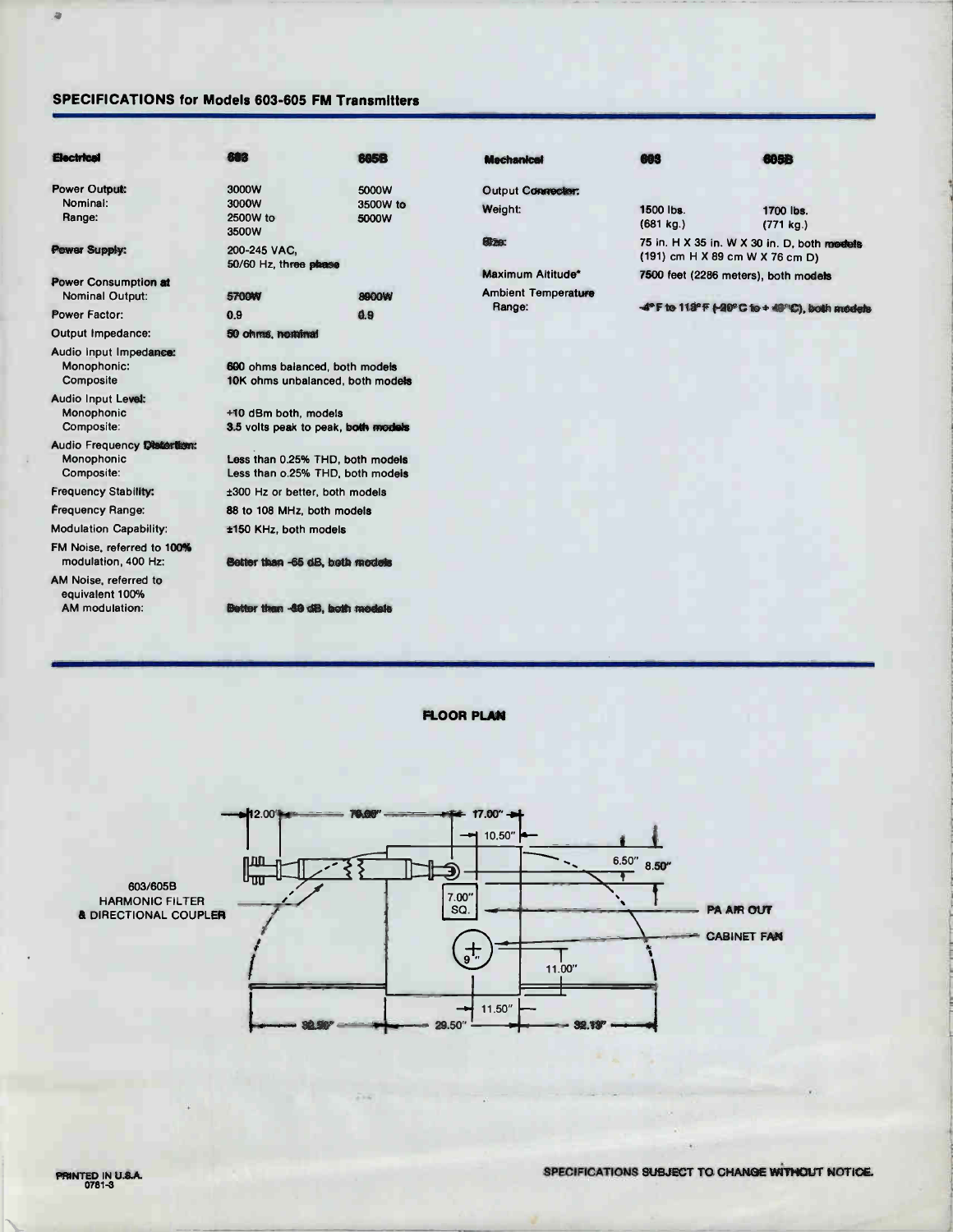# Models 610A-625A FM Transmitters, 7500-27500 watts



# FRONT VIEW WITH 601-602A DRIVER

# OPERATIONAL BENEFITS

- □ Solid State direct FM phase lock loop exciter.
- AFC status indication.
- Grounded grid power amplifier.
- No neutralization required.
- VSWR protection.
- Automatic power output control.
- □ Remote ready—wire or STL.
- □ Interface for standard telemeter control equipment.
- ATS interface.
- Built-in standby.
- Front panel circuit breaker.
- D Fuses with fault indicator.
- $\Box$  Three (3) tube types.
- FCC primary circuits metered and continually monitored.
- D Secondary operating parameters with multimeter readout.
- D Solid State timing-diode logic and relays.
- □ Tally light fault indicator with memory system.
- D Tuning controls with counter indicators.
- **Q** Unexcelled accessibility.



6199 WAREHOUSE WAY, SACRAMENTO, CA 95826, U.S.A. • (916) 381-3750 TELEX 377-331 · ANS. BK. "ELCOM BAUER SAC."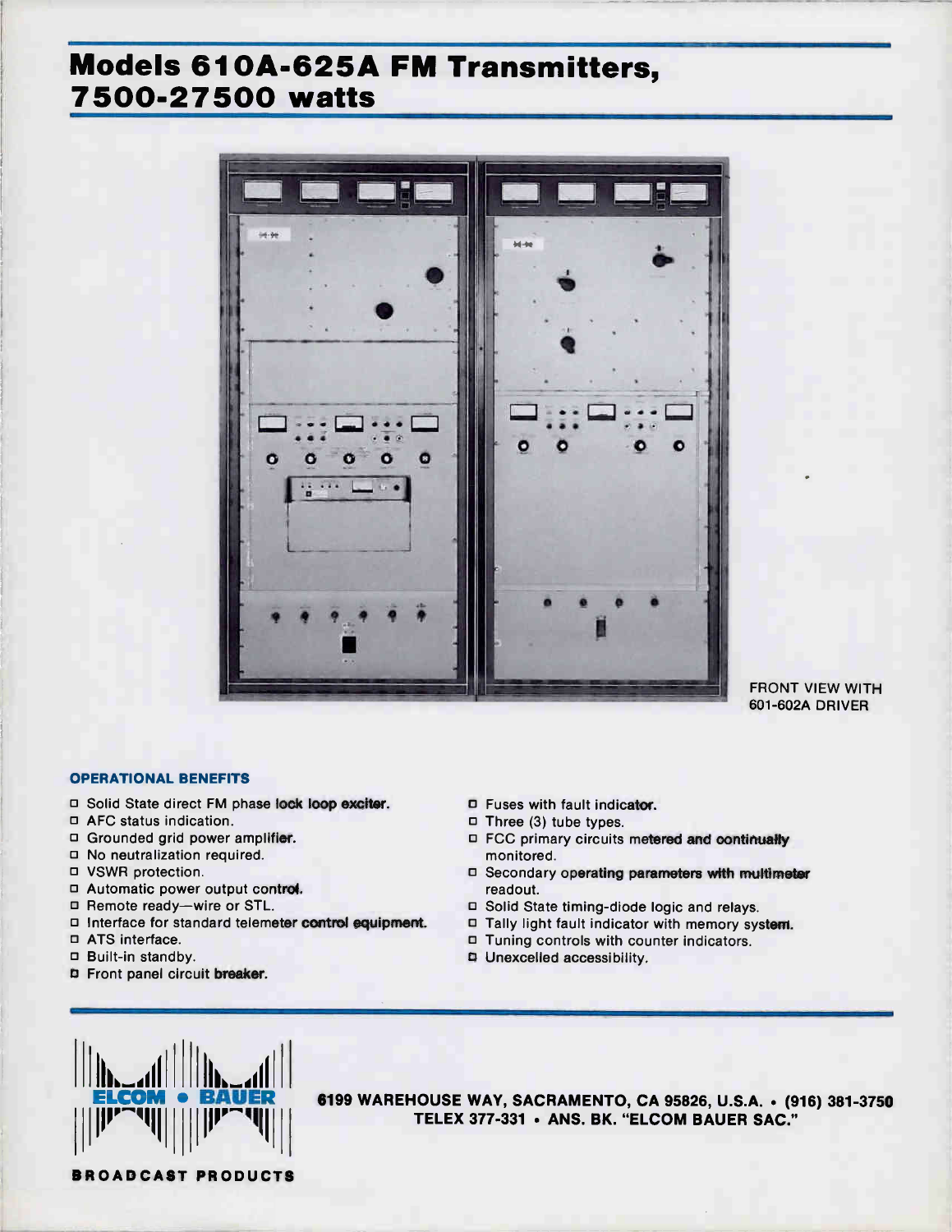#### **GENERAL**

Elcom • Bauer Models 610A or 625A power amplifier combined with a 601A or 603 comprise a family of high power FM transmitters for a nominal output power range of 10,000 watts to 25,000 watts. The 610A may be operated from 7500 watts to 13,000 watts or 7500 watts to 17,500 watts, while the 625A may be operated from 17,500 watts to 25,000 watts. Both are suitable for Class B and Class C station use. And they can be combined for a nominal 20,000 watts and 50,000 watts for redundancy and special high power/minimal number of antenna bays application.

Both transmitters use a grounded grid triode final amplifier driver by a lower power transmitter employing the model 690PLL phase-locked loop exciter. These 601A or 603 driver transmitters are capable of operating directly into the antenna feed should it ever be necessary.



690PLL EXCITER

#### INTERMEDIATE POWER AMPLIFIER

The 601A driver transmitter uses a 5CX1500A ceramic pentode tube as the intermediate power amplifier, whereas the 603 driver transmitter uses a 3CX3000A7 ceramic zero bias grounded grid triode as the intermediate power amplifier. Both IPA's are driven by a 4CX250BC ceramic tetrode. Each tube is contained in a separate aluminum enclosure for excellent RF shielding.



601A DRIVER (IPA) SIMPLIFIED STRIPLINE TUNING

#### 690PLL EXCITER

The 690PLL exciter is the heart of both transmitter models. Its advanced phase-locked loop design provides great frequency stability while delivering an exceptionally clean signal for further amplification. A single crystal frequency is used to synthesize any carrier frequency in the FM band; the frequency can be programmed in 100 KHZ steps.

The 690PLL accepts input signals from monaural programming, composite stereo generators, and SCA generators. The applicable specifications for the 690PLL are incorporated into the transmitter specifications shown on the following pages. Also available from Elcom-Bauer are companion model 682 stereo generator and model 683 SCA generator.



603 DRIVER (IPA)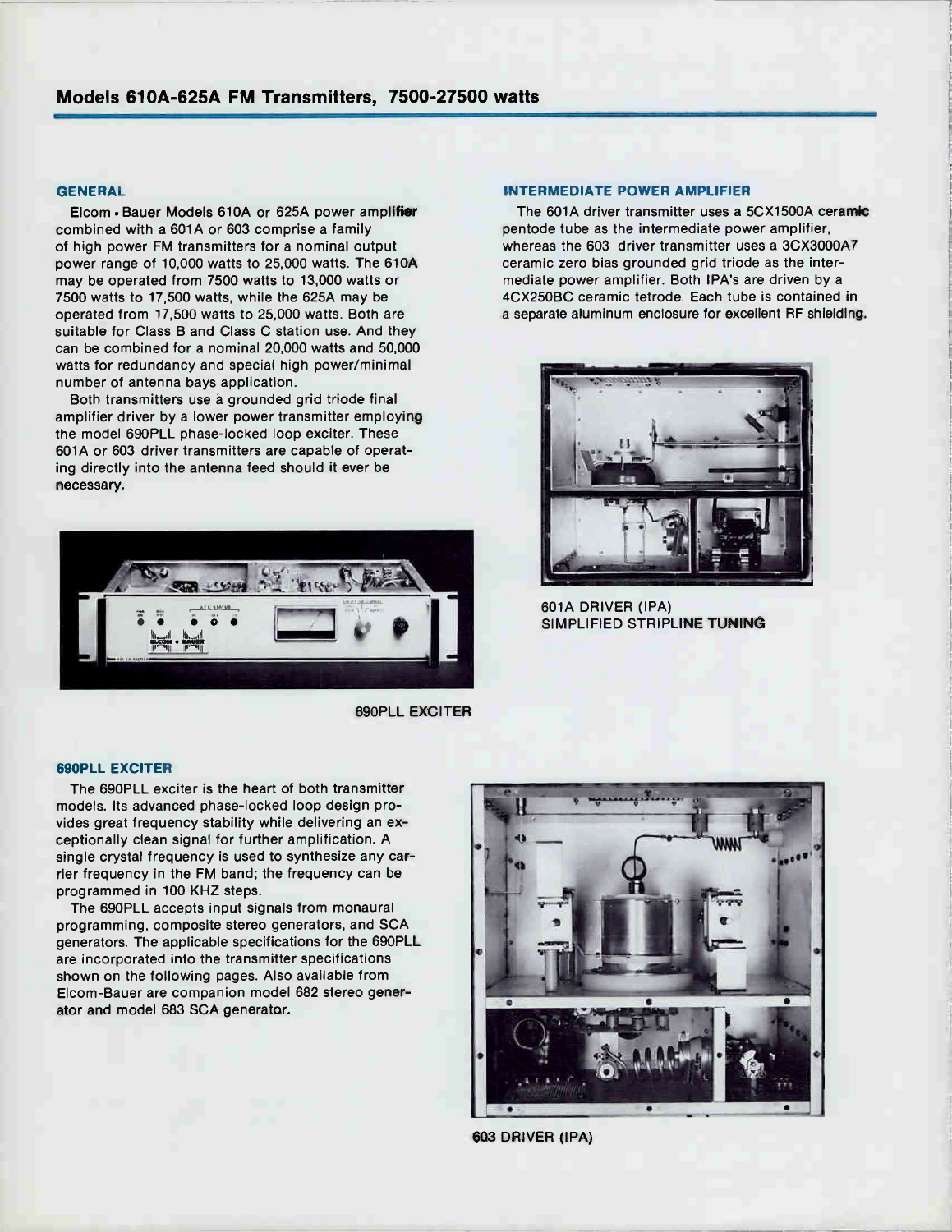#### FINAL POWER AMPLIFIER

A ceramic zero bias grounded grid triode is used as a final power amplifier in both transmitters. The 610A uses a 3CX10,000A7 tube while the 625A uses a 3CX15,000A7 tube. Both operate at approximately 80% efficiency and require low drive power to attain full output due to excellent gain characteristics.

Heavy duty inductors are used to provide simple, stable tuning adjustments. An external harmonic filter and directional coupler are provided standard on both models.

#### POWER SUPPLY and CABINETS

Solid-state rectification is used exclusively in all transmitter power supplies. All power supply components are conservatively rated and easily accessible through the rear of the cabinets. The 610A power supply is completely self-contained, while the 625A uses a separate power supply vault for the final power amplifier plate supply. Full-length non-interlocked front doors and side panels, which may be removed if necessary, are provided along with interlocked rear doors. High voltage grounding switch and grounded shorting sticks are provided for additional protection.



625A FINAL CAVITY 3CX15000A7



METERING AND PROTECTIVE CONTROL SYSTEM

## METERING CONTROL and PROTECTION CIRCUITS

All important operating parameters are metered, including operating elapsed time and AC line voltage. The driver transmitters have complete independent metering, and the 690PLL exciter has its own multimeter as well as operating and AFC status indicators.

The final plate current and final input current, IPA plate current, IPA input current, IPA driver plate current and VSWR are overload protected and monitored by a tally light system with memory. Automatic recycling restarts the transmitter should a momentary fault occur. The tally light memory keeps the appropriate fault indicator lamp lit until it is reset.

A step-start high voltage system provides filament

warm-up time before plate voltage is applied, and a reduced power status is front-panel selectable for use during tuning. Automatic power control is standard on both models, allowing use of maximum power while compensating for power line voltage variations; this function is provided by a motorized IPA screen rheostat.

Interfacing to remote control or ATS systems is simple with all of the standard functions accessible via terminal strips. A four function remote control interface is standard to simplify remote control installation. All control circuits are accessible via two swing-out front panels.